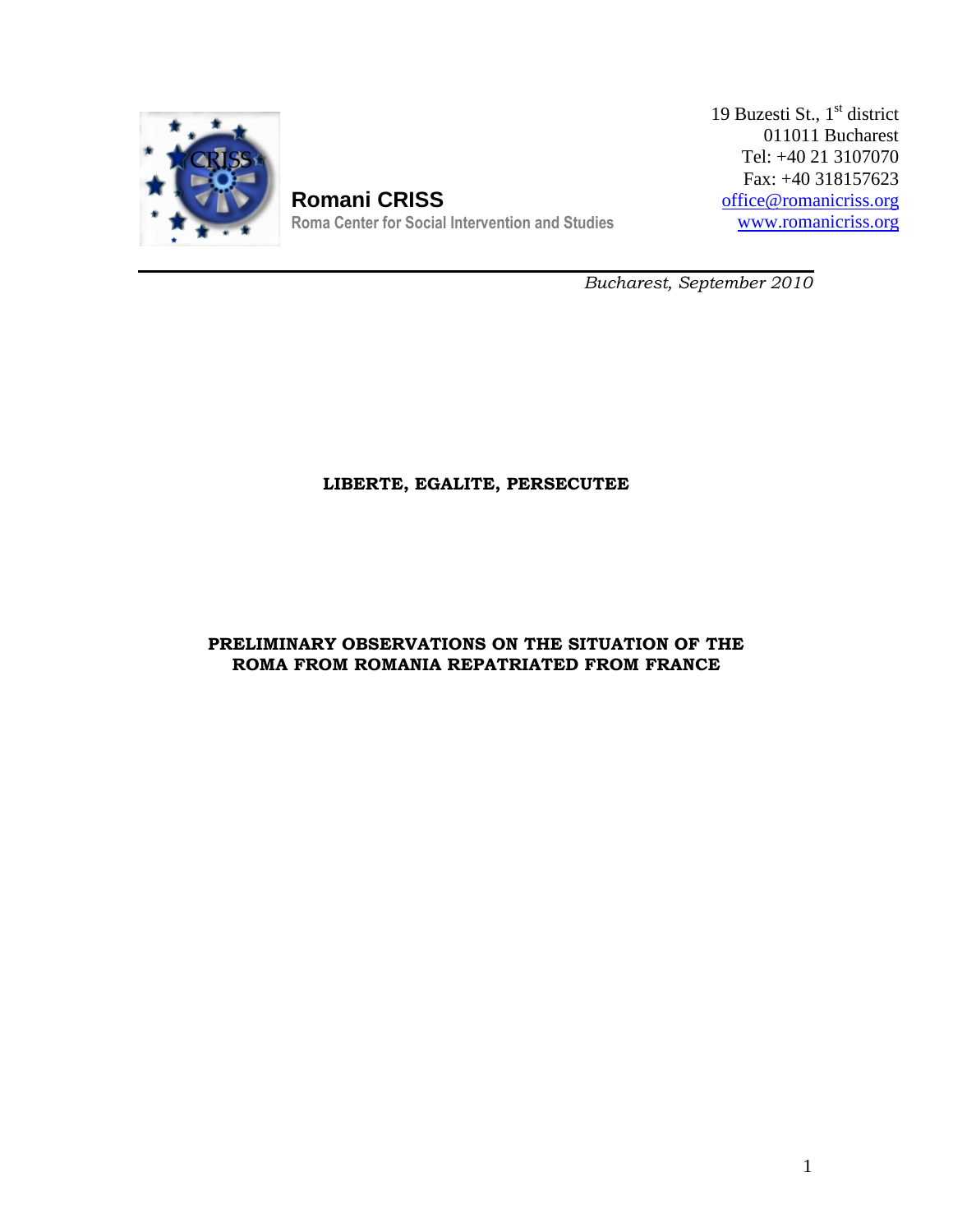### I. THE REPATRIATION TO ROMANIA

On August 19, 2010, 61 Romanian citizens of Roma origin were repatriated. They came by plane to Bucharest, on **Baneasa and Otopeni airports**. It was the first group of repatriated Romanian citizens after the announcement of the French authorities in July that they would initiate a campaign aiming at dismantling the Roma camps (approximately 300) and expelling them to their countries of origin, namely Romania and Bulgaria. Romani CRISS and TRUST association were present, at both airports and discussed with the repatriated Roma people.

The Roma came back to Romania through the "voluntary repatriation" program of the OFII – Office Francais de l'immigration et de l'integration (former ANAEM). Therefore, each adult received 300 Euros and each minor 100 Euros, as humanitarian aid.

The Roma were expelled from Grenoble-Lyon region, in the South of France. According to information in media, 61 people were repatriated, out of 79 planned (18 of them didn't come, after all)<sup>1</sup>. The repatriated persons come from various areas of the country, especially Central and Southern Romania, both from rural and urban environment. In the same time, adults and families with minors were repatriated. The discussions with the repatriated persons revealed that they chose to come back to Romania because they had not managed to find a place to work in France and to earn money or didn't have money to come back in the country. Thus, the financial aid provided by the French state was the reason for the Roma to come back to Romania.

A repatriated person said that, in the area she used to live in, only tree camps are still standing. The Roma from the dismantled camps moved to other camps. The people also said that the French copied their identity papers, that they had to sign certain documents written in French language and that they heard that approximately 700-800 people from all over France were to be expelled. Several Roma mentioned that the French authorities informed them, verbally, that their right to come back to France had been banned. A person also mentioned that he was told that "the President of France doesn't want Roma people anymore and he is dismantling the camps". Some of the Roma showed their intention to go back to France as they did not have the means to earn a living in Romania.

According to "Thumende" Association (Hunedoara county), late in the evening, on August 19, 2010, approximately 20 Roma people arrived at the train station in **Petrosani**. They were repatriated from Grenoble-Lyon. Most of them seemed scared. "The French special police acted as if we were criminals; they destroyed

<u>.</u>

<sup>1</sup> Adevarul, S-au intors Eurotiganii [The EuroGypsies Came Back], available at http://www.adevarul.ro/actualitate/eveniment/S-au\_intors\_eurotiganii\_0\_319768635.html, last visited September 27, 2010.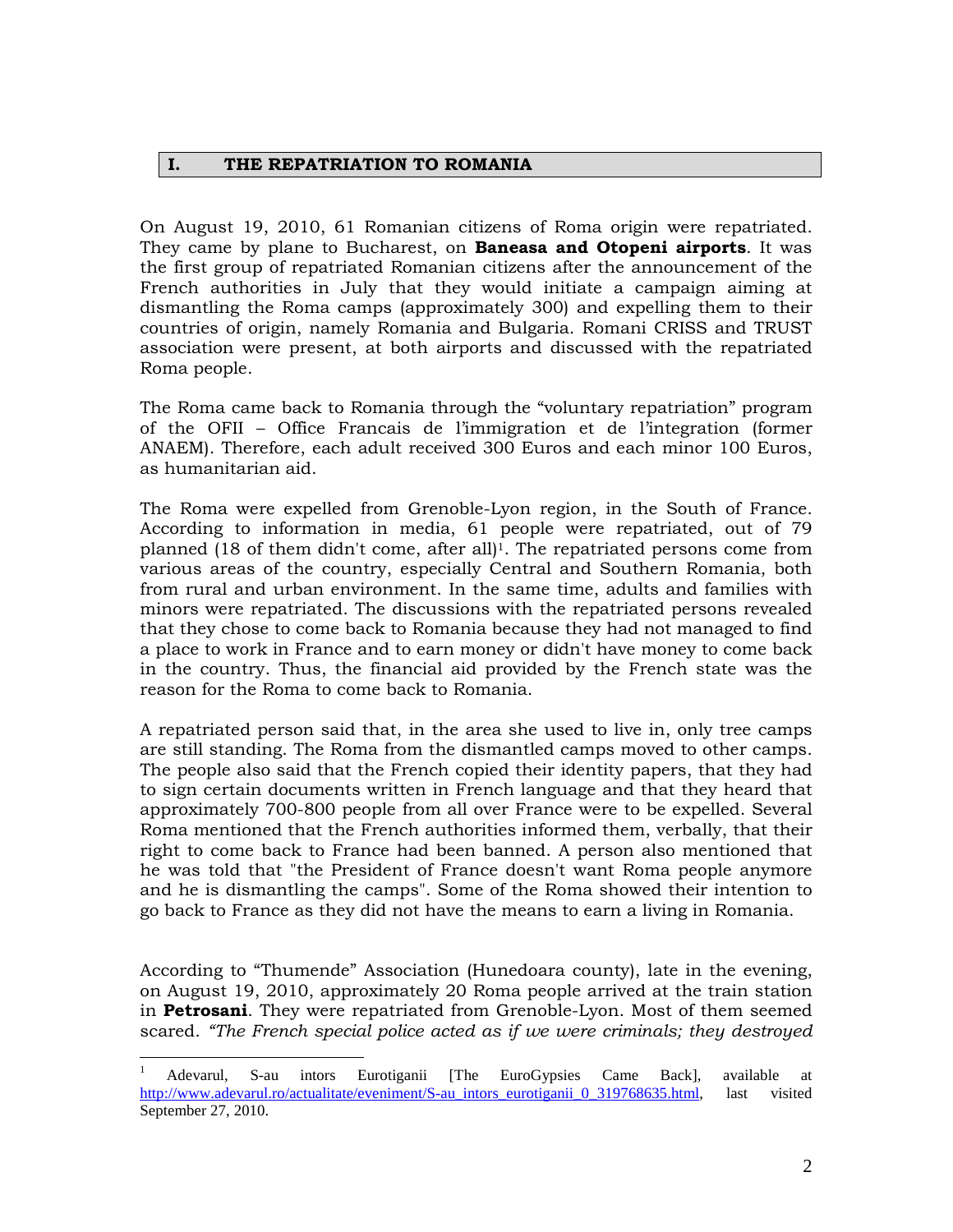our trailers, cleared the place where we were living as if we were not even there", stated a Roma man, accompanied by his wife and two children.

Many of them declared they did not know how they will live as they have no homes, they live at relatives or friends, they cannot get medical services and in the region it is difficult to get a job. According to the county Labor Force Office, the unemployment is more than 11% among general population.

V.V., a Roma man declared he could have got free medical treatment for his teeth condition and a surgery as he suffered a labor-accident a year before. "Who will offer this to me without bribe?" he asks. A carpenter by profession, he received a higher salary whilst in France.

They want to go back to France. The major employment source in that region of Romania was the mining sector. After the massive dismissals, both Roma and non-Roma left abroad for a chance for a better life. N.N. stated: "We want to feed our children and to be able to send them to school, like we could do in France".

During a meeting asked by the "Thumende" Association, the Mayor of the Petrosani locality proposed the emergency assistance for the families repatriated from France. Social investigations will be conducted to identify the concrete needs they have and based on that the Mayoralty committed to "do everything possible" to support them. Further, the Mayor stated that the European structural funds and the professional training projects are solutions that the local public administration and the nongovernmental organizations will put into practice.

On August 26, 2010, Romani CRISS documented the repatriation of some 30 Roma persons at the **Baneasa** airport. The first Roma group was expelled from Lyon and they lived in camp of about 200 persons. The great majority of them were fingerprinted. They received 300 Euros per adult and 100 Euros per child. They are from various parts of central and Western Romania.

They complained about the manner in which they were treated by Romanian police. They were locked in a room and treated as if they were inmates.

The second Roma group (some 100 persons) was expelled from Paris and they were from various parts of Romania. Many of them were accompanied by their children.

When the Roma arrived in the airport, a Roma woman wearing traditional Roma clothes went out to leave some of the luggage. She tried to go back to get the other luggage and her two-month old child who was in the "Mother and child" room. The airport guardians screamed at her and did not allow her to go back, asking her to wait until all other passengers left. At some point, one police officer addressed her by her first name and told her "if you don't shut up, I will put you in the van and take you home myself!" She replied: "Did you catch me with my hand in someone's pocket? I didn't steal anything!" The child's father showed up and threaten he would go inside to get his child. Finally, the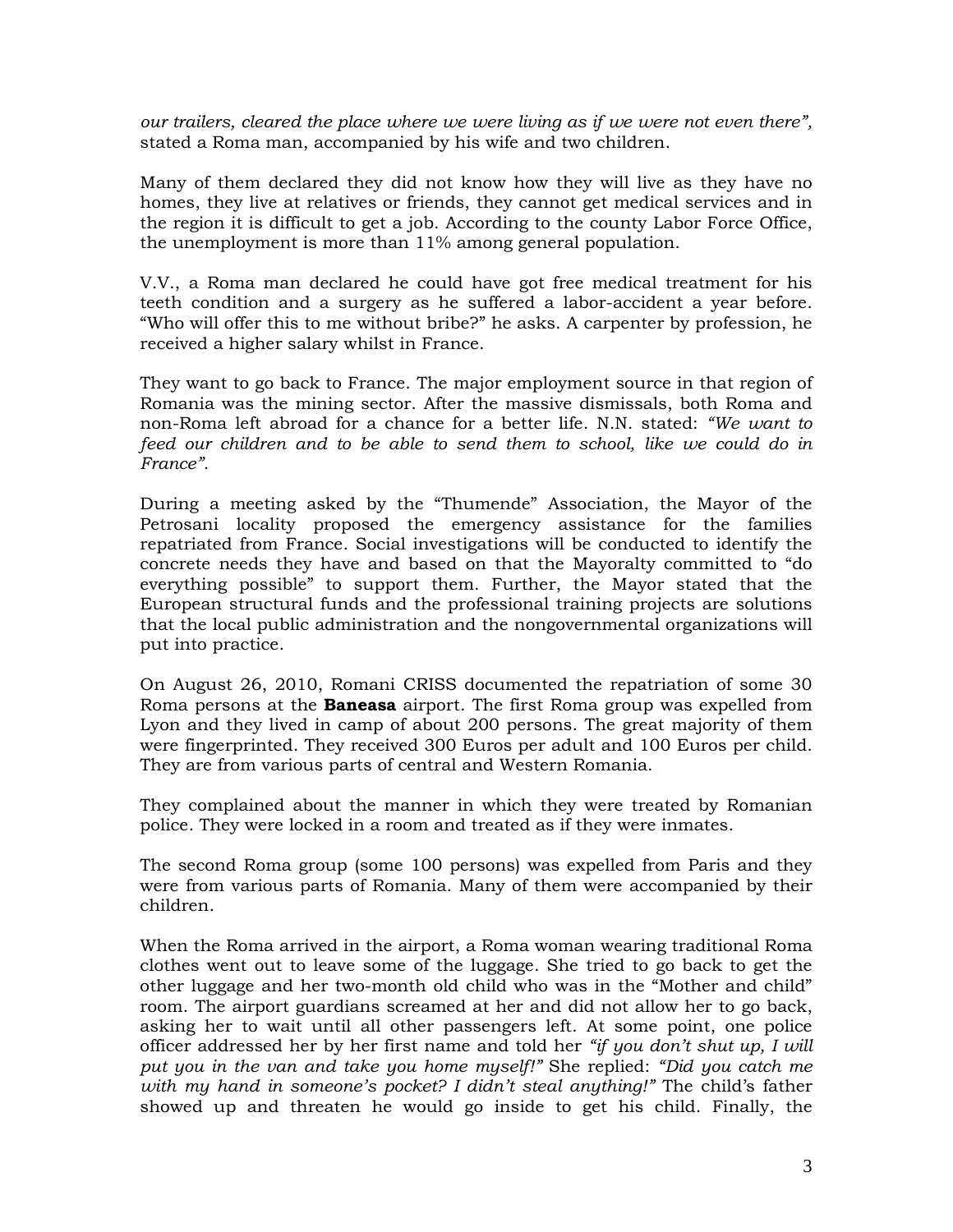guardians allowed the parent to go inside and take the child and the rest of the luggage.

Some persons stated some Romanian police officers came to them in Paris and told them they needed to fill in the repatriation papers because the program paying them a sum as humanitarian aid will end in October. As a consequence they decided to sign the papers. They also testified they were working in the construction sector in Paris.

Other Roma persons declared their camp had been demolished and they received no help whatsoever from the Red Cross, even though they did ask for it. They further testified the French police treated them badly, as if they were under arrest, and even though they did have money, they were not allowed by the police to go and buy themselves food and drinks. Many of them did not speak French and they signed the repatriation papers without translation in a language they understood. Another Roma man asked if he could return to France as he was sent back to Romania.

Some Roma stated to the press they will go back to France as they have no possibilities to make a living in Romania, they have no jobs. The Roma declared that in France they were selling newspapers, recycling materials, they were singing in the metro and some said they were also begging because they could not speak French and they could not get a job. Some of them had left Romania only a few weeks before, others for a year and they were living in Paris in camps, in parks or in the streets.

After they left the airport, they were assaulted by journalists who insisted to take photos and make interviews. In the case of one family who had two children minor of age, journalist took photos of the children even though the parents and the minors themselves prohibited them from doing so. Generally, the people were upset with the attention they got from the media and some of them covered their faces.

At the entrance gate in the airport, before the baggage claim, there was a police officer on whose T-shirt there was written "Forensics Police". He was taking photos of the persons who were arriving.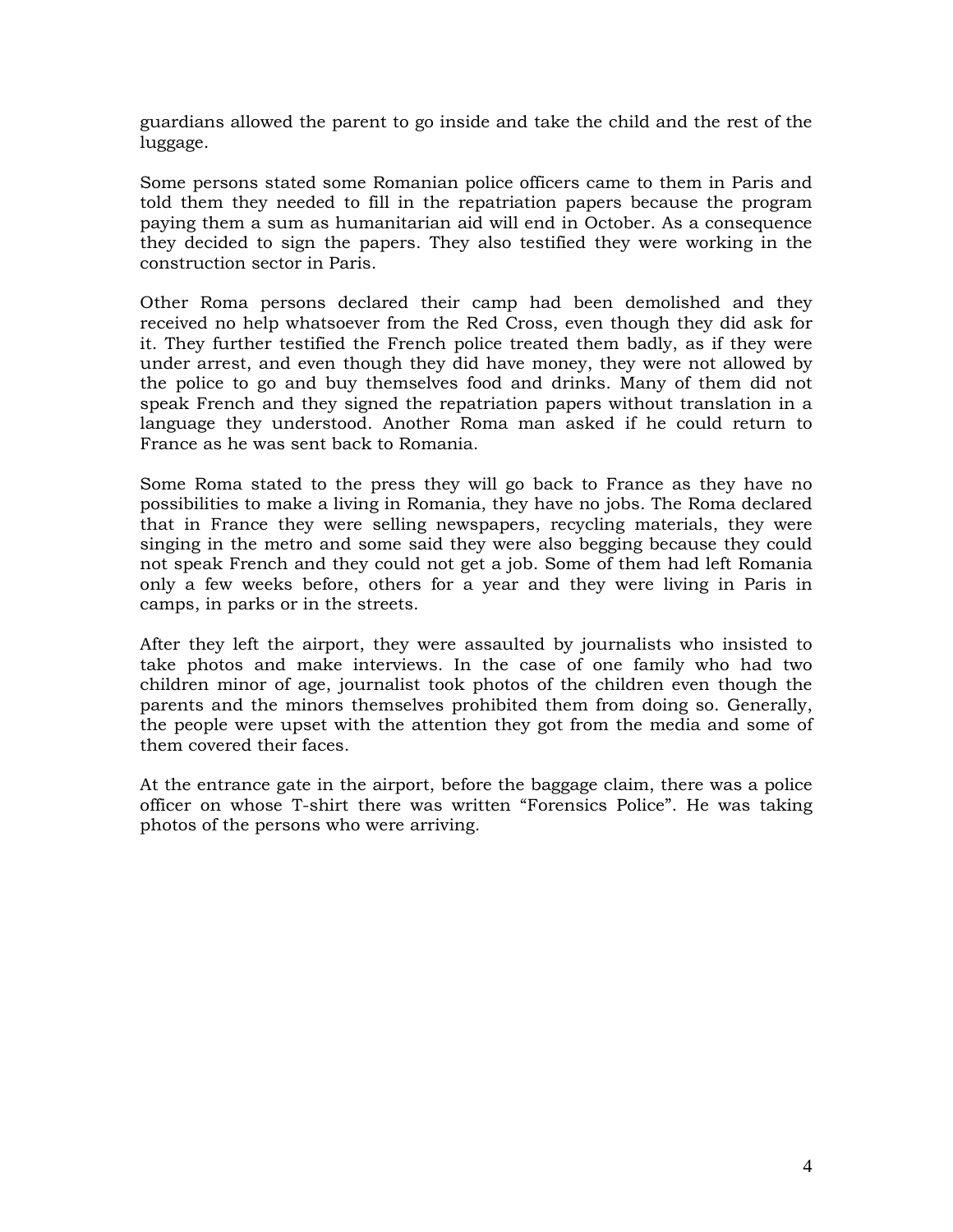### II. THE CASE OF R.R.

**Date of departure** to France: May 1, 2007

Date of return in Romania: May 3, 2010

For this three-year period, only the husband came to Romania for one week, when his father had passed away. The rest of the family lived in France permanently for three years.

**The reason for the emigration** was to provide their children a better life. The family is made up of the husband, the wife, a 9 year-old and a 12 year-old sons. In Romania, the family used to live with their extended family – namely, 16 persons in 3 rooms (3 brothers with their wives and children). The only income the family had been 2 scholar allowances. "If they don't have clothes, money, the children might start stealing, hanging out in dangerous groups, what will finally come up of them?"

# Living conditions in France

They got to a small locality in Northern France, where they went in a camp. Many Roma families used to live here. An association provided them with tents and mattresses. They lived in the tents until the end of the summer, for a 2-3 months period. In August-September 2007, they were moved in another camp, where the association provided them with caravans. The Roma from the camp were helped by the association with food, gas recipients, which were being filled on free.

The police and the city hall issued the association legal papers for the land, in order to assure that the 30 Roma families could live there. The Roma families used to put the waste in plastic bags, which were being picked up by the local service in charge of this.

#### Income in France

They got some help from the association: food; the children's school canteen was covered by the association; the mass transportation pass of the children was paid by the association also.

Sometimes, they were begging, which assured they could afford buying food, paying the heating and the electricity.

The wife used to go to the Red Cross, starting with the end of 2009. She started to take classes to learn how to read and write in French. The Red Cross helped her get a residence card and to find a job, after she would finish the classes. It was easy for her to learn, but she didn't get the opportunity to finish the classes as she was expelled.

She was about to fill in all the necessary papers which enabled her older son to be granted scholarship – one of them was 700 euro / month and the other 2000 euro / year. She stated: "If we succeeded to make the application, I would have stopped begging, I wouldn't sell my face anymore; I would have saved the children's scholarship, for their future".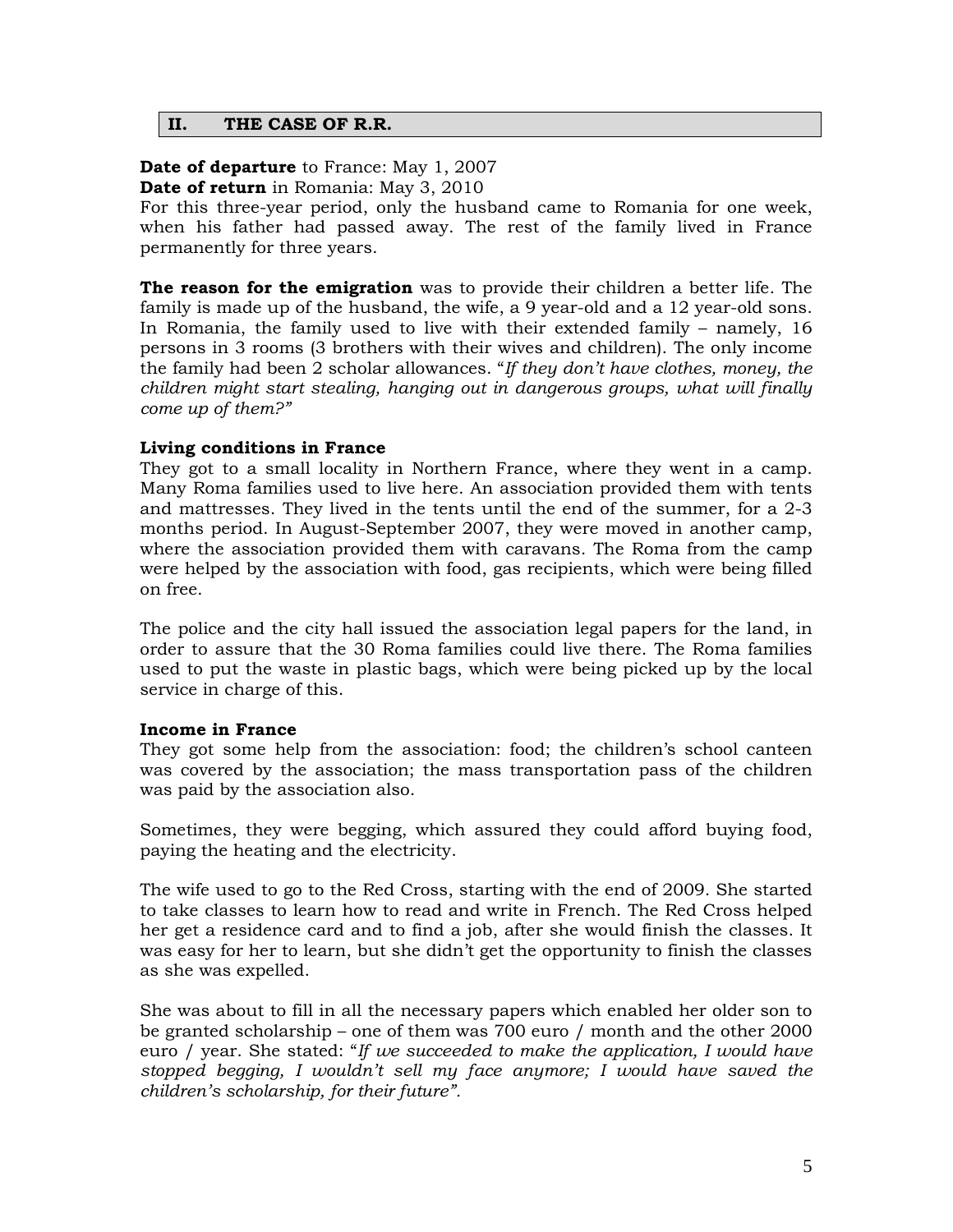Generally, the women in their camp used to work for people they knew, French ladies, in housekeeping.

## Education

Both children were enrolled to the same school starting with 2008. They weren't enrolled in school for a year, because they had to learn French first and the first year was quite rough. The older son used to attend a school where French students also went. It was not a school for migrants. In September 2010, the younger son was supposed to enroll for secondary school, while the older one in high school. They didn't have any scholar allowances in this period. An important reason for which the association helped them was that children were enrolled and attending school.

Generally, in their camp the children spoke more Romani and French and very little Romanian. When they return to Romania, they cannot integrate easily to the school and kindergarten, especially the ones who were born in France.

### Health

They did not have to pay for their medical services. The wife had a medical insurance because she needed one when filling in the papers for the scholarship.

#### Expulsion, demolishing

For three years there was no discussion about demolishing the camp and deportation to Romania. The third- forth day around Easter (Middle April), around 4.00-5.00 in the morning, some 200-300 police representatives from Calais came in many vans, accompanied by a few translators. They carried large bags, where Roma people were asked to put their papers. Nobody ran, because they were not afraid and didn't feel guilty.

Filters were set up and neither the local police nor the association which supported them was allowed to enter the camp. The first day, men were taken to the Calais police headquarters and they were arrested for 24 hours.

They were issued the expulsion orders, they were taken photos and they were interrogated. The Roma men weren't given back their documents, except for the expulsion orders.

The next day, around 07.00-08.00 in the morning, the Roma women were taken to the police. Those who had little babies weren't taken to the police, but left in the camp. R.R. wasn't taken to police. The same procedure applied to the Roma men the day before at the Calais police station was repeated in the camp with the women left behind. R.R. didn't agree to sign the expulsion order, but she was told that it doesn't matter that she would sign it or not and that she would have to leave anyway.

The police representatives asked the Roma how long they have been in France, their address and number. The police didn't ask anything about the income, their family situation, education, health state, jobs etc.